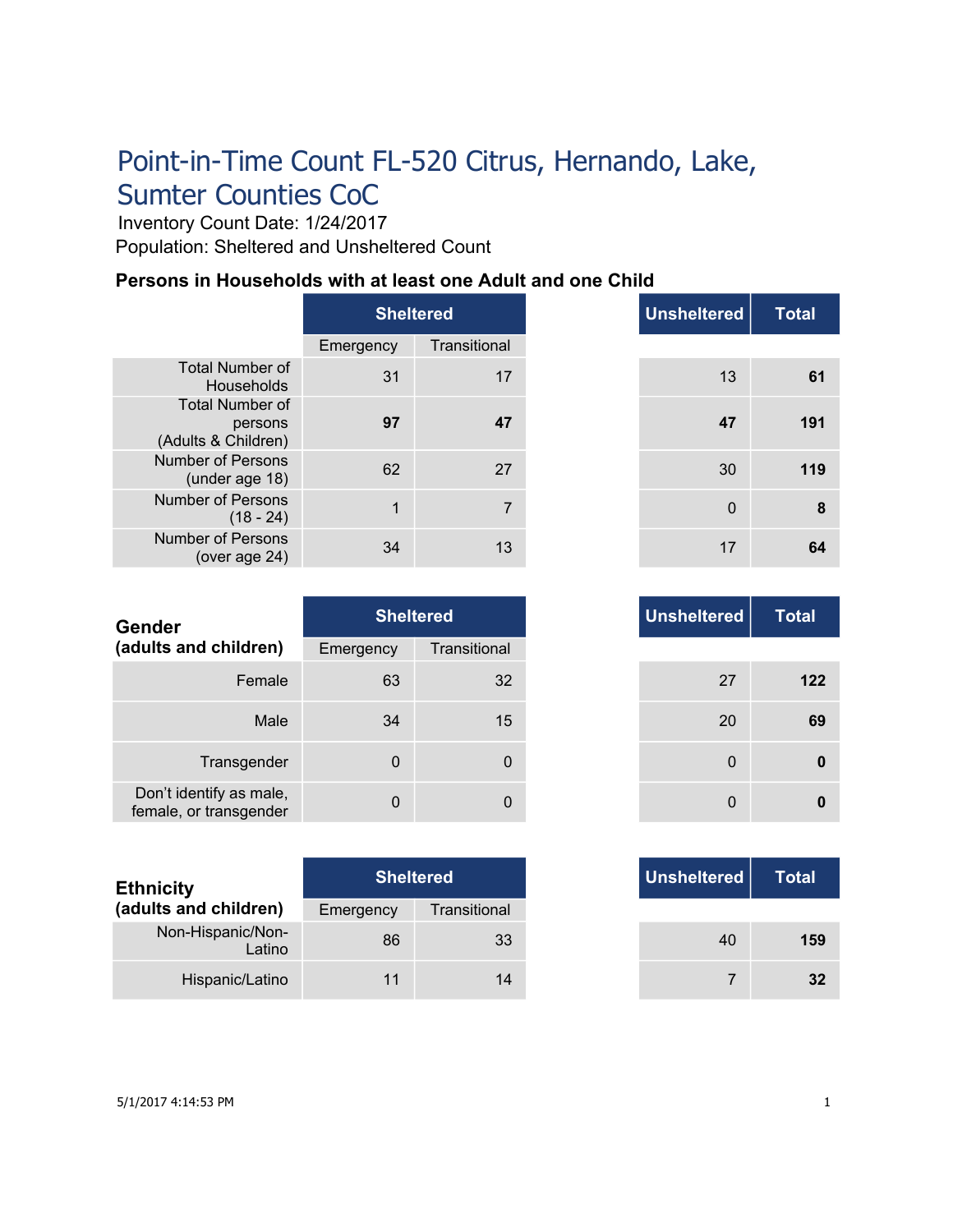| Race                                                |             | <b>Sheltered</b> | <b>Unsheltered</b> |
|-----------------------------------------------------|-------------|------------------|--------------------|
| (adults and children)                               | Emergency   | Transitional     |                    |
| White                                               | 56          | 30               | 41                 |
| <b>Black or African-</b><br>American                | 35          | 12               | 6                  |
| Asian                                               | $\Omega$    | $\mathbf 0$      | $\Omega$           |
| American Indian or<br>Alaska Native                 | 6           | $\mathbf 0$      | $\mathbf{0}$       |
| Native Hawaiian or<br><b>Other Pacific Islander</b> | $\mathbf 0$ | $\mathbf 0$      | $\mathbf{0}$       |
| <b>Multiple Races</b>                               | 0           | 5                | $\Omega$           |

| <b>Chronically</b><br><b>Homeless</b> | <b>Sheltered</b> |              |  |  |
|---------------------------------------|------------------|--------------|--|--|
| (adults and children)                 | Emergency        | Transitional |  |  |
| Total number of<br>households         |                  |              |  |  |
| Total number of<br>persons            |                  |              |  |  |

| <b>Total</b> | <b>Unsheltered</b> |              | <b>Sheltered</b> |                |
|--------------|--------------------|--------------|------------------|----------------|
|              |                    |              | Transitional     | าcy            |
|              | 41                 | 30           |                  | 56             |
|              | $6\phantom{1}$     | 12           |                  | 35             |
|              | 0                  | 0            |                  | $\Omega$       |
|              | 0                  | $\mathbf{0}$ |                  | $6\phantom{1}$ |
|              | 0                  | $\mathbf{0}$ |                  | $\mathbf{0}$   |
|              | 0                  | 5            |                  | 0              |

|     | <b>Sheltered</b> |
|-----|------------------|
| าcy | Transitional     |
| 0   |                  |
| 0   |                  |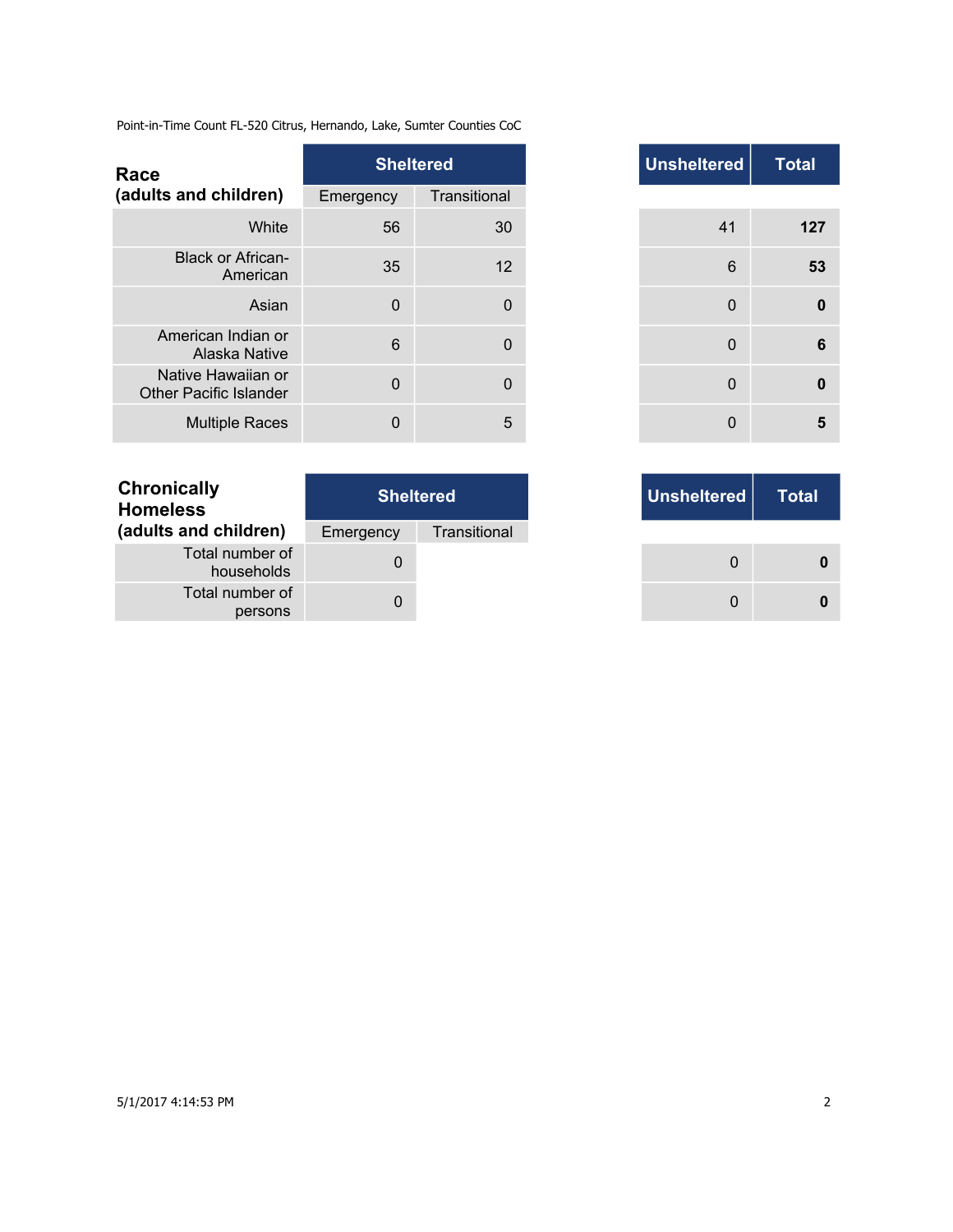### Inventory Count Date: 1/24/2017 Population: Sheltered and Unsheltered Count

# **Persons in Households with only Children**

|                                                   | <b>Sheltered</b> |              |            | Unsheltered | <b>Total</b> |
|---------------------------------------------------|------------------|--------------|------------|-------------|--------------|
|                                                   | Emergency        | Transitional | Safe Haven |             |              |
| <b>Total Number of</b><br>Households              |                  | 0            | 0          |             | 3            |
| <b>Total Number of</b><br>children (under age 18) |                  | 0            | 0          |             | 3            |

| <b>Gender</b>                                     | <b>Sheltered</b> |              |            | <b>Unsheltered</b> | <b>Total</b> |
|---------------------------------------------------|------------------|--------------|------------|--------------------|--------------|
| (adults and children)                             | Emergency        | Transitional | Safe Haven |                    |              |
| Female                                            | $\Omega$         | 0            | 0          | 0                  |              |
| Male                                              |                  | $\mathbf 0$  | 0          | 2                  | 3            |
| Transgender                                       | 0                | $\mathbf 0$  | 0          | 0                  |              |
| Don't identify as male,<br>female, or transgender | $\mathbf 0$      | $\mathbf 0$  | 0          | 0                  |              |

| <b>Ethnicity</b>            | <b>Sheltered</b> |              |            | Unsheltered | <b>Total</b> |
|-----------------------------|------------------|--------------|------------|-------------|--------------|
| (adults and children)       | Emergency        | Transitional | Safe Haven |             |              |
| Non-Hispanic/Non-<br>Latino |                  | O            | 0          |             |              |
| Hispanic/Latino             |                  |              |            |             |              |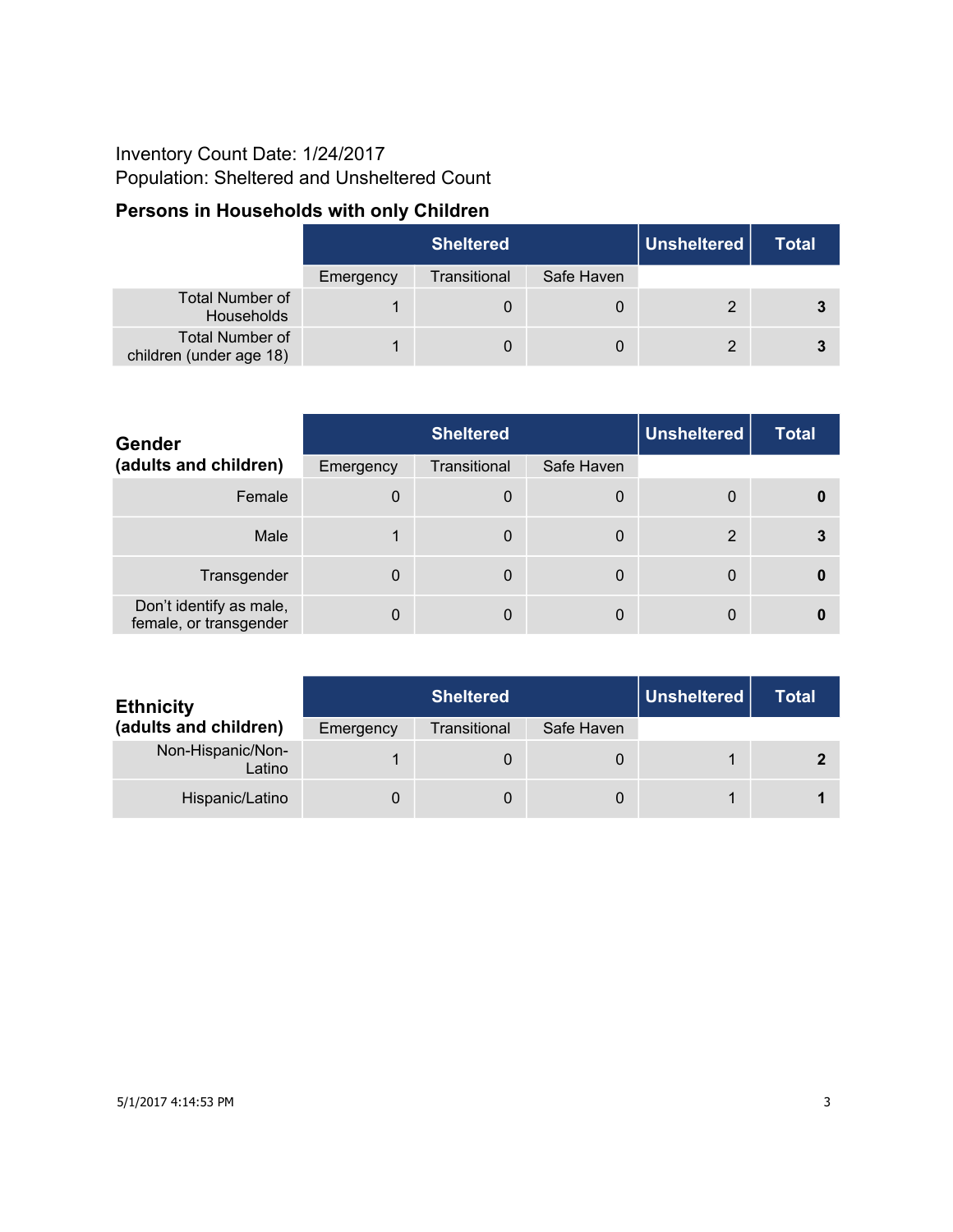| Race                                                |             | <b>Sheltered</b> |   | <b>Unsheltered</b> | <b>Total</b> |
|-----------------------------------------------------|-------------|------------------|---|--------------------|--------------|
| (adults and children)                               | Emergency   | Transitional     |   |                    |              |
| White                                               | 0           | $\mathbf 0$      | 0 | 2                  |              |
| <b>Black or African-</b><br>American                | $\mathbf 1$ | $\mathbf 0$      | 0 | $\Omega$           |              |
| Asian                                               | 0           | $\Omega$         | 0 | $\mathbf{0}$       | $\Omega$     |
| American Indian or<br><b>Alaska Native</b>          | $\Omega$    | $\Omega$         | 0 | $\mathbf{0}$       | $\Omega$     |
| Native Hawaiian or<br><b>Other Pacific Islander</b> | $\Omega$    | $\overline{0}$   | 0 | $\mathbf{0}$       | $\Omega$     |
| <b>Multiple Races</b>                               | 0           | $\mathbf{0}$     | 0 | 0                  | Ω            |

| <b>Chronically</b><br><b>Homeless</b> |           | <b>Sheltered</b> |            |   | Total |
|---------------------------------------|-----------|------------------|------------|---|-------|
| (adults and children)                 | Emergency | Transitional     | Safe Haven |   |       |
| Total number of<br>persons            |           |                  | 0          | 0 |       |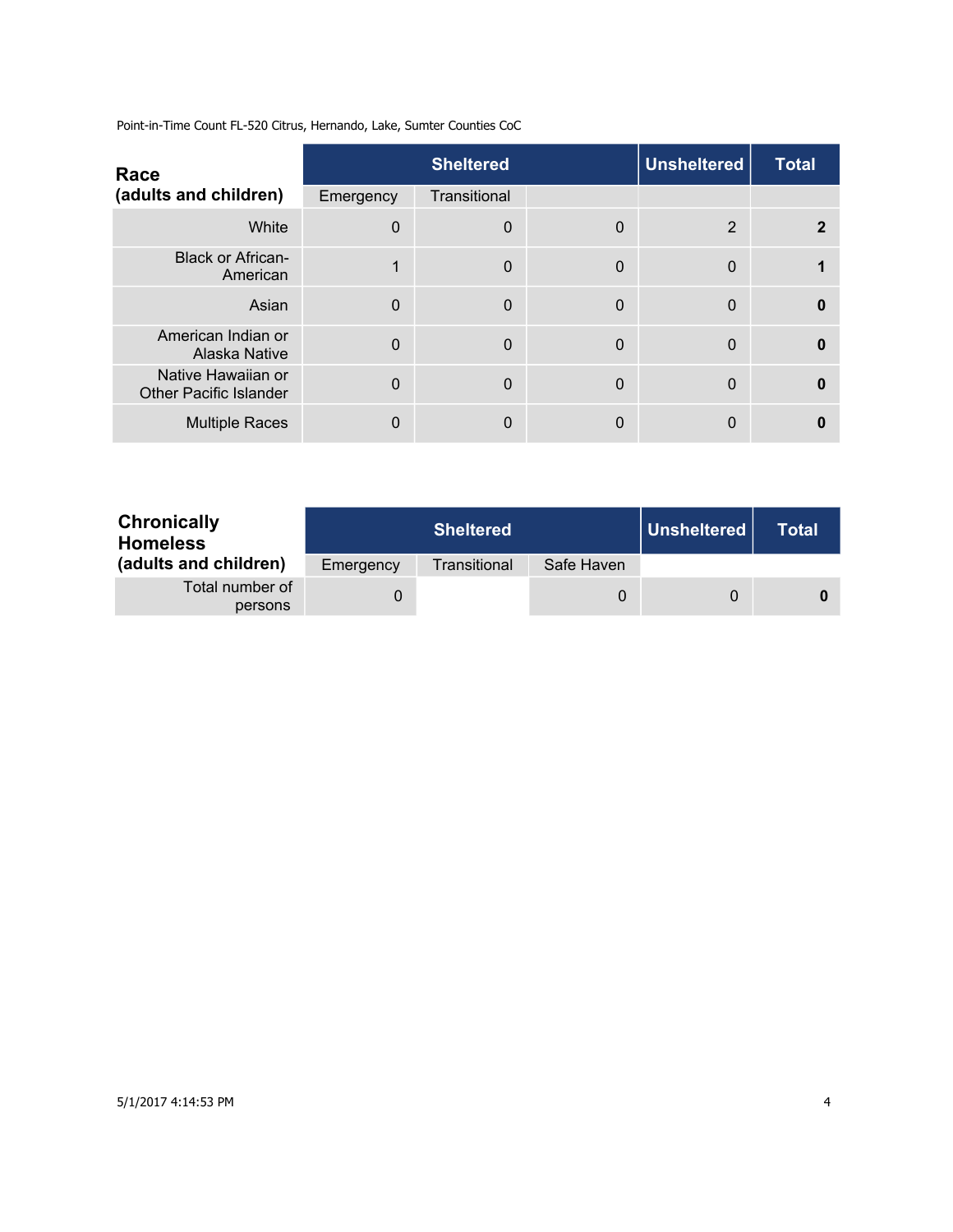### Inventory Count Date: 1/24/2017 Population: Sheltered and Unsheltered Count

#### **Persons in Households without Children**

|                                               |           | <b>Sheltered</b> |                |     | <b>Total</b> |
|-----------------------------------------------|-----------|------------------|----------------|-----|--------------|
|                                               | Emergency | Transitional     | Safe Haven     |     |              |
| <b>Total Number of</b><br><b>Households</b>   | 74        | 59               | $\mathbf 0$    | 252 | 385          |
| <b>Total Number of</b><br>persons<br>(Adults) | 78        | 59               | $\mathbf 0$    | 304 | 441          |
| <b>Number of Persons</b><br>$(18 - 24)$       | 3         | 9                | $\overline{0}$ | 13  | 25           |
| <b>Number of Persons</b><br>(over age 24)     | 75        | 50               | $\mathbf 0$    | 291 | 416          |

| <b>Gender</b>                                     |             | <b>Sheltered</b> |             |              | <b>Total</b> |
|---------------------------------------------------|-------------|------------------|-------------|--------------|--------------|
| (adults and children)                             | Emergency   | Transitional     | Safe Haven  |              |              |
| Female                                            | 32          | 14               | 0           | 88           | 134          |
| Male                                              | 46          | 45               | 0           | 216          | 307          |
| Transgender                                       | $\Omega$    | $\mathbf 0$      | $\mathbf 0$ | $\mathbf{0}$ | 0            |
| Don't identify as male,<br>female, or transgender | $\mathbf 0$ | $\mathbf 0$      | 0           | 0            | 0            |

| <b>Ethnicity</b>            |           | Unsheltered<br><b>Sheltered</b> |            |     | <b>Total</b> |
|-----------------------------|-----------|---------------------------------|------------|-----|--------------|
| (adults and children)       | Emergency | Transitional                    | Safe Haven |     |              |
| Non-Hispanic/Non-<br>Latino | 74        | 57                              | 0          | 285 | 416          |
| Hispanic/Latino             | $\Delta$  | 2                               | 0          | 19  | 25           |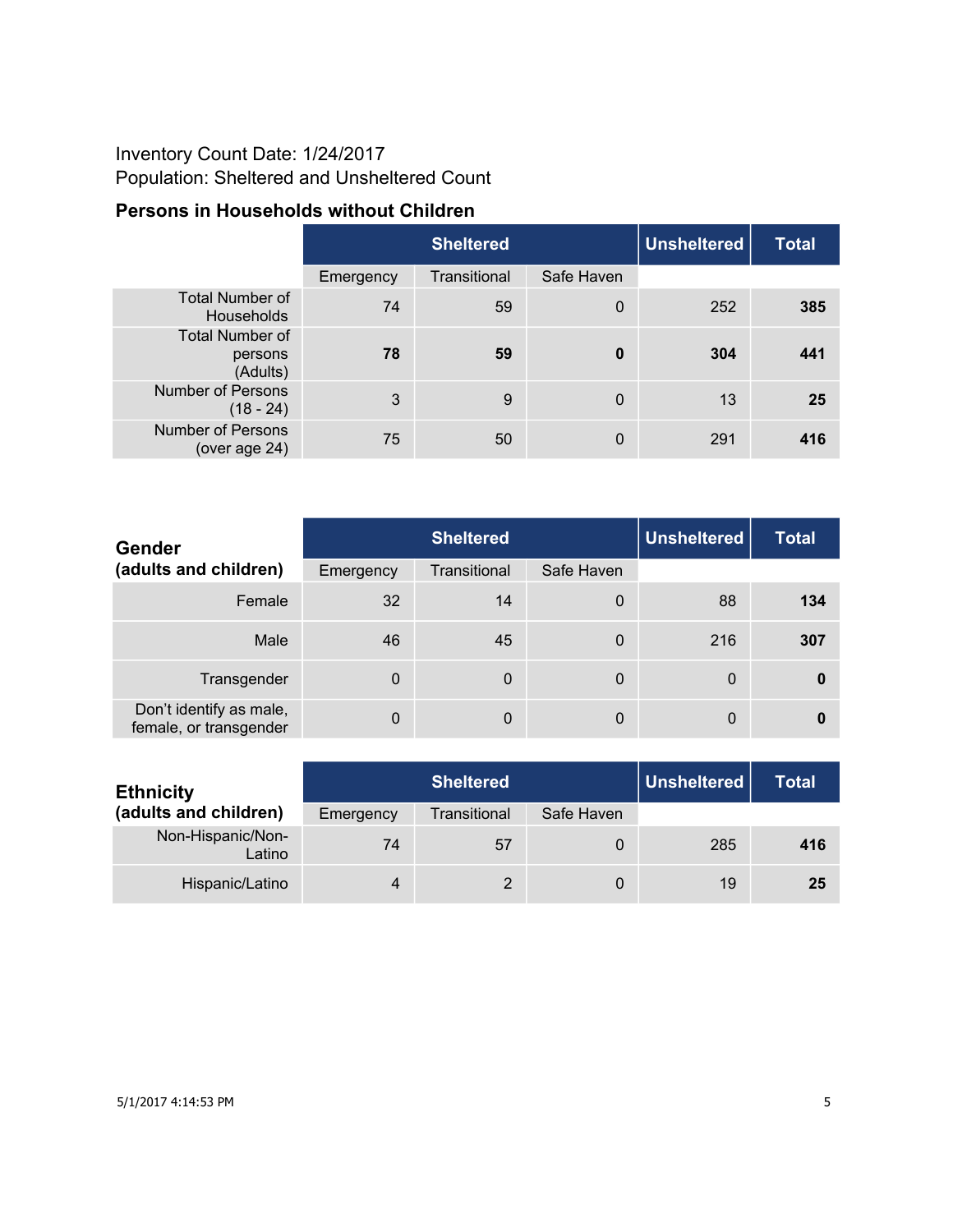| Race                                                |                | <b>Sheltered</b> | <b>Unsheltered</b> | <b>Total</b> |     |
|-----------------------------------------------------|----------------|------------------|--------------------|--------------|-----|
| (adults and children)                               | Emergency      | Transitional     | Safe Haven         |              |     |
| White                                               | 64             | 57               | 0                  | 276          | 397 |
| <b>Black or African-</b><br>American                | 10             | 2                | 0                  | 26           | 38  |
| Asian                                               | $\overline{2}$ | $\mathbf 0$      | 0                  | 1            | 3   |
| American Indian or<br>Alaska Native                 | $\Omega$       | $\Omega$         | 0                  | $\mathbf 1$  |     |
| Native Hawaiian or<br><b>Other Pacific Islander</b> | $\Omega$       | $\Omega$         | 0                  | $\Omega$     | 0   |
| <b>Multiple Races</b>                               | 2              | $\mathbf{0}$     | 0                  | 0            |     |

| <b>Chronically</b><br><b>Homeless</b> |           | <b>Sheltered</b> |            | Unsheltered | Total |
|---------------------------------------|-----------|------------------|------------|-------------|-------|
| (adults and children)                 | Emergency | Transitional     | Safe Haven |             |       |
| Total number of<br>persons            | 25        |                  | 0          | 15          | 40    |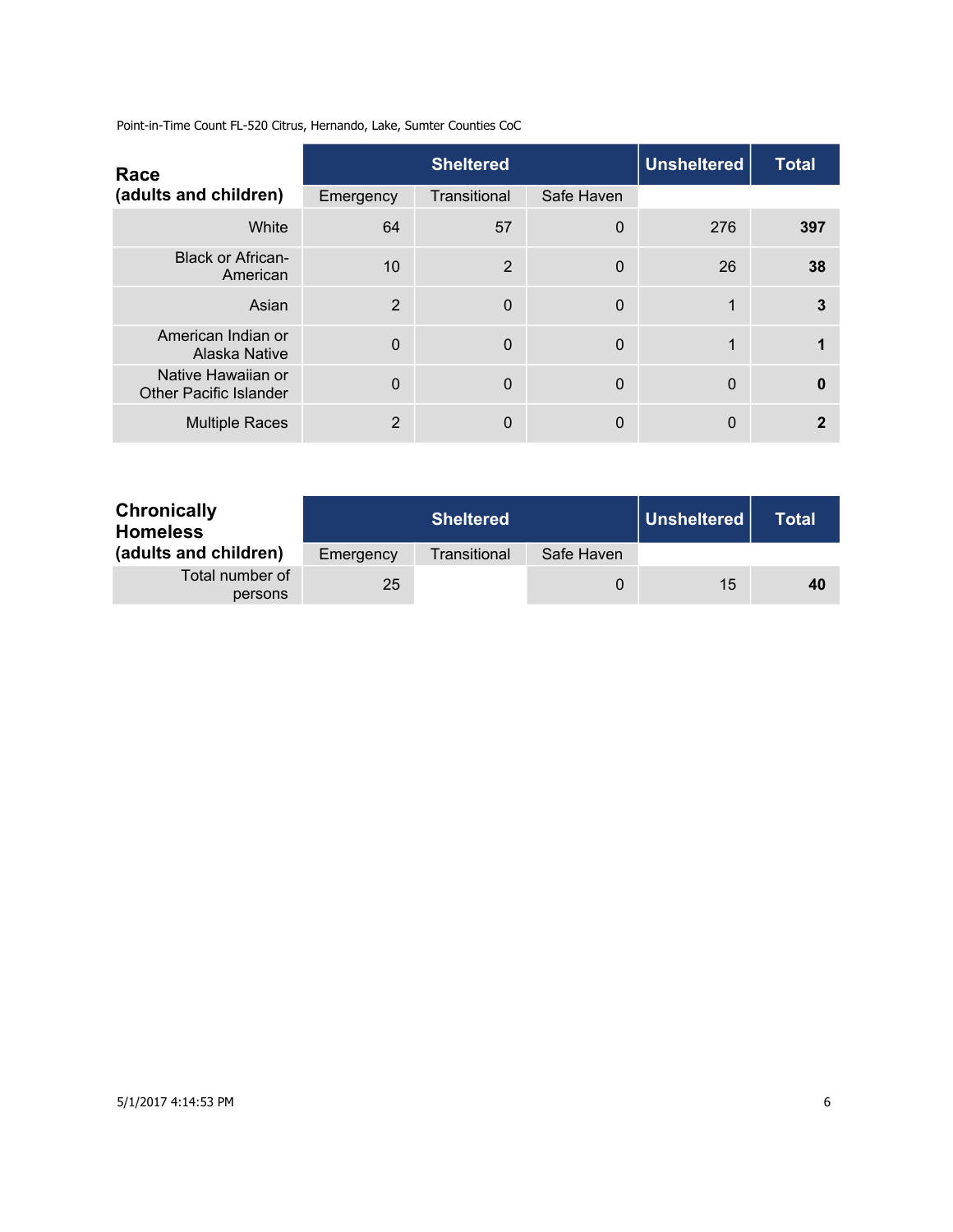#### Date of PIT Count: 1/24/2017 Population: Sheltered and Unsheltered Count

#### **Total Households and Persons**

|                                           | <b>Sheltered</b> |              |                | <b>Unsheltered</b> | <b>Total</b> |
|-------------------------------------------|------------------|--------------|----------------|--------------------|--------------|
|                                           | Emergency        | Transitional | Safe Haven     |                    |              |
| <b>Total Number of</b><br>Households      | 106              | 76           | $\mathbf 0$    | 267                | 449          |
| <b>Total Number of</b><br>Persons         | 176              | 106          | $\mathbf 0$    | 353                | 635          |
| Number of Children<br>(under age 18)      | 63               | 27           | $\mathbf 0$    | 32                 | 122          |
| <b>Number of Persons</b><br>(18 to 24)    | $\overline{4}$   | 16           | $\overline{0}$ | 13                 | 33           |
| <b>Number of Persons</b><br>(over age 24) | 109              | 63           | 0              | 308                | 480          |

#### **Gender**

|                                                   | <b>Sheltered</b> |              |            | Unsheltered | <b>Total</b> |
|---------------------------------------------------|------------------|--------------|------------|-------------|--------------|
|                                                   | Emergency        | Transitional | Safe Haven |             |              |
| Female                                            | 95               | 46           | 0          | 115         | 256          |
| Male                                              | 81               | 60           | 0          | 238         | 379          |
| Transgender                                       | 0                | 0            | 0          | 0           | 0            |
| Don't identify as male,<br>female, or transgender | 0                | $\Omega$     | 0          | 0           |              |

#### **Ethnicity**

|                             | <b>Sheltered</b> |              |            | Unsheltered | <b>Total</b> |
|-----------------------------|------------------|--------------|------------|-------------|--------------|
|                             | Emergency        | Transitional | Safe Haven |             |              |
| Non-Hispanic/Non-<br>Latino | 161              | 90           | 0          | 326         | 577          |
| Hispanic/Latino             | 15               | 16           | 0          | 27          | 58           |

#### **Race**

|           | <b>Sheltered</b> |            | Unsheltered | N Total! |
|-----------|------------------|------------|-------------|----------|
| Emergency | Transitional     | Safe Haven |             |          |